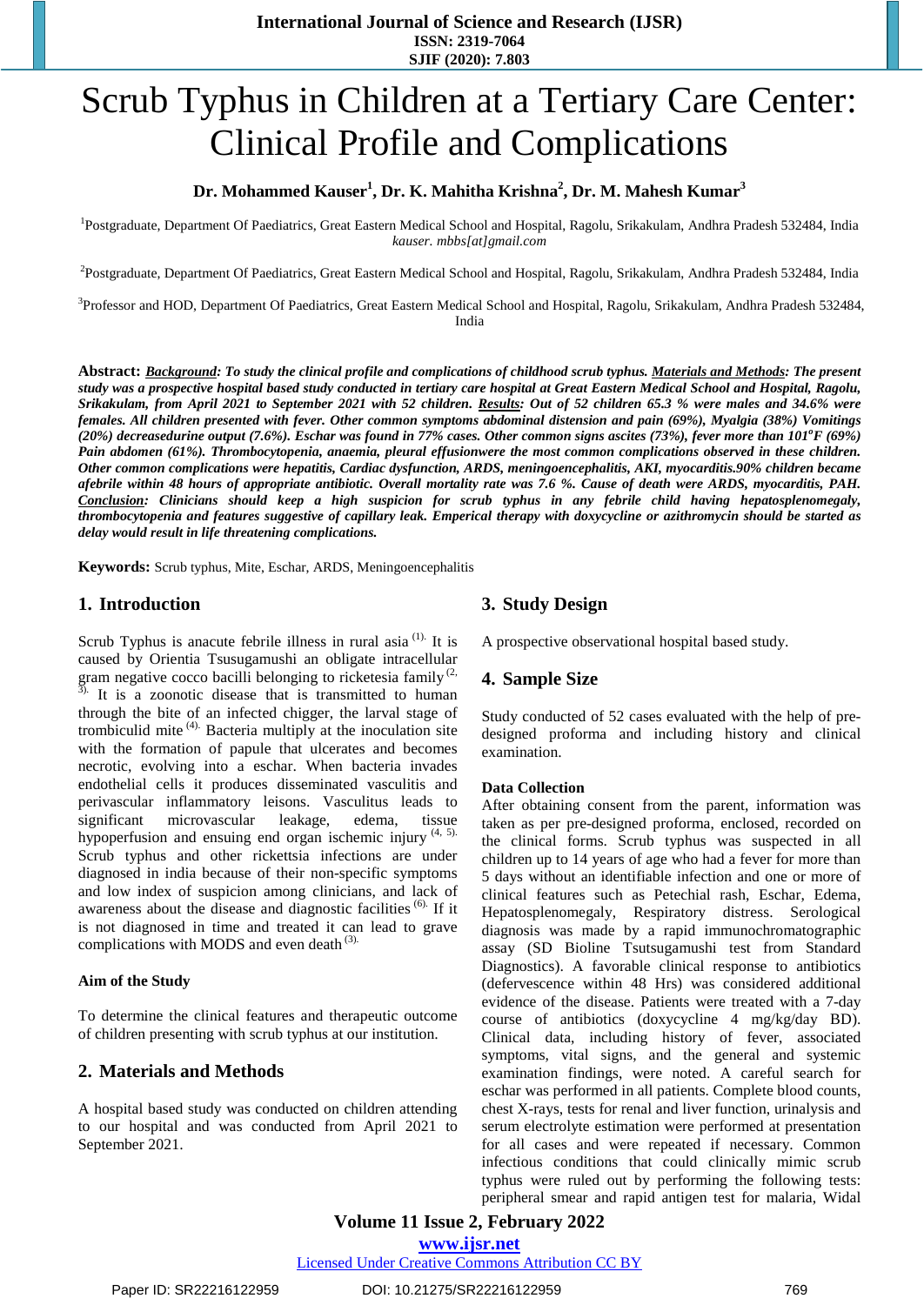#### **International Journal of Science and Research (IJSR) ISSN: 2319-7064 SJIF (2020): 7.803**

test, Dengue (NS1 antigen and IgM antibody) test, urine and blood cultures. Cardiac evaluation in selected cases with suspected myocaritis and cerebrospinal fluid (CSF) analysis was done for meningoencephalitis. Data has been entered into Microsoft office Spreadsheet and analyzed.

#### **5. Results**

52 children (34 Males 18 Female) cases were diagnosed with scrub typhus during the study period with a male to female ratio of 1.8: 1. All cases serologically confirmed.

#### **Symptoms of Scrub Typhus**

Fever found in all children (100%), abdominal distension (69%) abdominalpain (61%), headache (38%), myalgia (34%), swelling mostly facial swelling (30%), vomtings (26%), breathlessness (19%), cough (15%), oliguria (7.6%), seizures (3.8%), bleeding (3.8%). Most Common sign was Eschar and observedin (77%) and other signs were ascites (73%), fever>101F (69%), pain abdomen, (61%), hepatomegaly (34%), edema (19%), wheeze, (19%), respiratory failure (15%), splenomegaly, (11.5%) hypotension (7.6%), cardiac failure (7.6%).



#### **Signs of Scrub Typhus**



The duration of fever on presentation ranged from 2 to 14 days with a median of 8 days. Anaemia (hemoglobin <11gm%) is seen in 18 cases (34%) thrombocytopenia (platelet <1, 00,  $000/\text{mm}^3$ ) is seen in 20 (38%) pleural effusion in (23%) and elevated liver enzymes (SGOT, SGPT) in8 (15.3%) cardiac dysfunction (11.5%) children. Meningoencephalitis was the complication seen in 2 child

(3.8%).4 (7.6%) children presented with shock (7.6%), ARDS (7.6%) children with respiratory failure needed assisted ventilation. Other complications encountered in the present study were pneumonia, myocardial dysfunction and severe PAH, acute kidney injury (AKI), hepatitis, acute respiratory distress syndrome.

#### **Volume 11 Issue 2, February 2022 www.ijsr.net** Licensed Under Creative Commons Attribution CC BY

Paper ID: SR22216122959 DOI: 10.21275/SR22216122959 770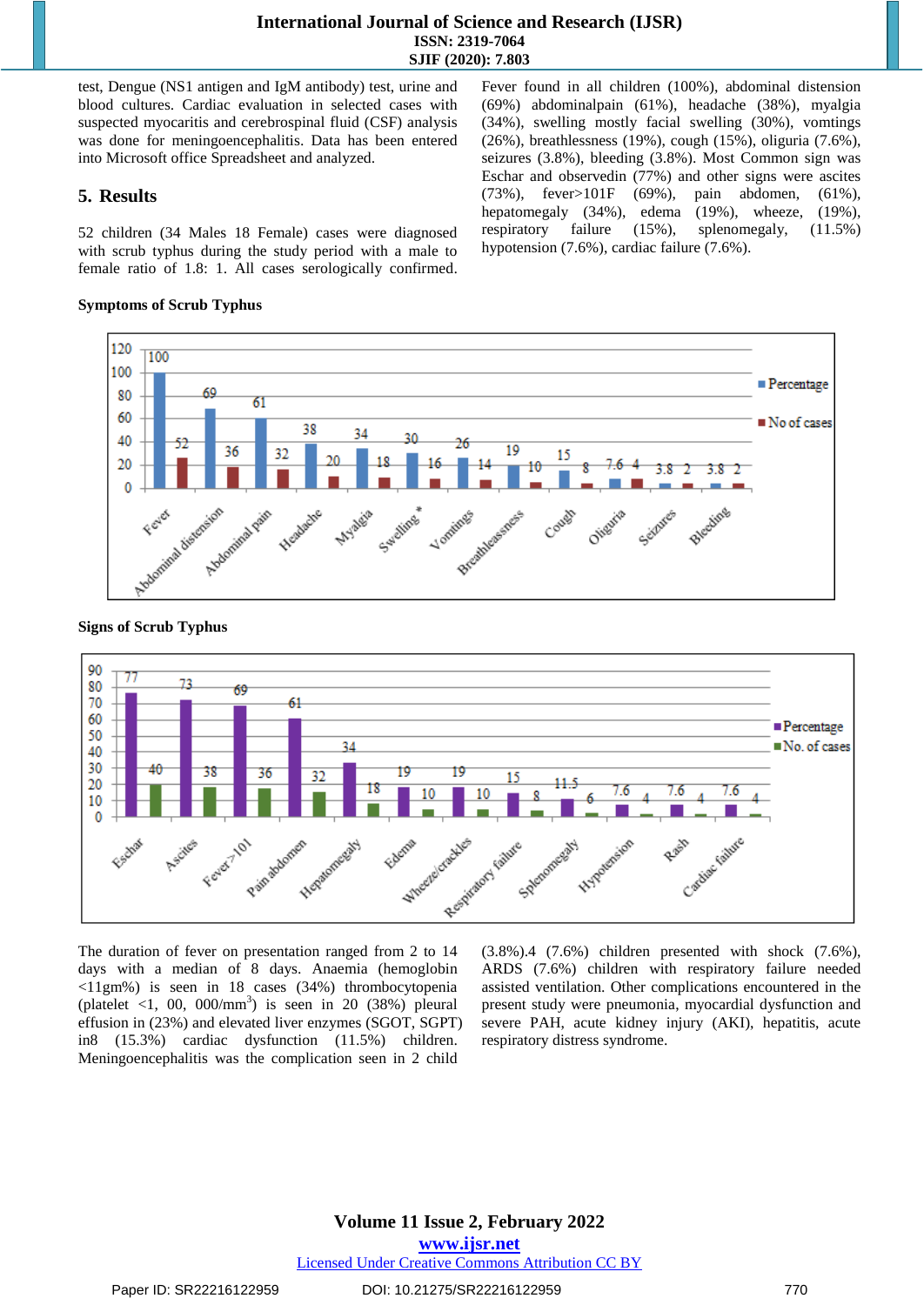#### **International Journal of Science and Research (IJSR) ISSN: 2319-7064 SJIF (2020): 7.803**

#### **Complications of scrub typhus seen in the present study**



In children less than 5 yrs intravenous azithromycin 10mg/kg/day was given for 5 days. Children more than 5 yrs of age was treated with injection doxycycline 5mg/kg/day in two divided doses. Children became afebrile with 48 hours of treatment.4 Children died with mortality rate of 7.6%. These children presented with ARDS and PAH and myocarditis.

# **6. Discussion**

Males affected more in number compared to females with the ratio 1.8: 1 in the present study which is also observed in the study done by Kumar et. al in north india which is probably due to higher prevalence of exposure to chiggers among boys, who like to play outdoors  $[7, 8]$ . Zainab et. al reported majority of the cases occurred between the months of Septemberand November which is similar to the present study as  $61\%$  cases are observed in that period. <sup>[9]</sup> Fever was documented in all children in the present study similar to observations by studies of Kumar et. al and Zainabet al. <sup>[9,</sup> <sup>10]</sup>The presence of an eschar is a valuable clinical clue in the diagnosis of scrub typhus; however absence does not rule out the disease. Eschar was detected between 20 to 80% in various studies but it is 77% in the present study similar to Somasekhar et. al and Kumar et al. <sup>[10]</sup>Puffiness of face and pedal edema were observed in 52% and 39% respectively in the present study. Scrub typhus is regarded as a life threatening disease in children. Serious complications of scrub typhus usually occur in the second week of illness, which include ARDS, pneumonia, AKI, myocarditis, severe thrombocytopenia and bleeding. Out of complications SanjeevKumar et al <sup>[11]</sup>reported 19% and 14% developed cardiac dysfunction and meningoencephalitis respectively during the couse of illness but in the present study it is seen in 11.5 % and ARDS seen in 7.6% cases and Meningoencephalitis is seen in 1 child (3.8%). Analysis of laboratory parameters revealed a major proportion of children had anemia (38%) which may be contributed by underlying nutritional deficiency and thrombocytopenia (34%). Leucocytosis was seen in 23% cases similar to other studies Zainab et. al,  $[9]$  dyselectrolytemia such as hyponatremia was seen in 36% cases. Many clinical features including fever, hepatomegaly, edema, hypotension, thrombocytopenia, and hepatitis can also be caused by dengue infection, which results in diagnostic confusion. The presence of other indicators such as an eschar, tender splenomegaly, persistence of fever after the shock has supervened and the absence of an increase in hematocrit helps distinguish rickettsial infection from other hemorrhagic fevers, such as dengue. Most of the patients in this study demonstrated a remarkable clinical response to doxycycline as in other studies. Most (90%) of the patients became afebrile within 48 hrs (median 22hrs). Mortality rate in the present study was 7.5% which is less than 15%, as reported by other authors.

# **7. Conclusion**

When a child presents with acute febrile illness, maculopapular rash, hepatosplenomegaly, thrombocytopenia and features suggestive of capillary leak, diagnosis of scrub typhus must be suspected and an eschar, if found is very useful for diagnosis. Clinical suspicion of scrub typhus warrants immediate empirical therapy with doxycycline or azithromycin pending serological confirmation, as delay in treatment would result in life threatening complications.

# **References**

- [1] K, Bal D, Varghese GM, et al. Scrub Typhus and Other Rickettsial Infections. Indian J Crit Care Med 2021; 25 (Suppl 2): S138-S143
- [2] Chauhan M, Mahajan S, Manish S, Abrol R. Scrub typhus: an emerging scourge. Indian J Basic Appl Med Res.2015; 9 (4): 394–401.
- [3] Oberoi A, Varghese SR. Scrub typhus–an emerging entity. A study from a tertiary care hospital in North India. Indian J Public Health.2014; 58: 281–283. doi: 10.4103/0019-557X.146299
- [4] Sharma N, Biswal M, Kumar A, Zaman K, Jain S, Bhalla A. Scrub Typhus in a Tertiary Care Hospital in

**www.ijsr.net**

Licensed Under Creative Commons Attribution CC BY

#### Paper ID: SR22216122959 DOI: 10.21275/SR22216122959 771